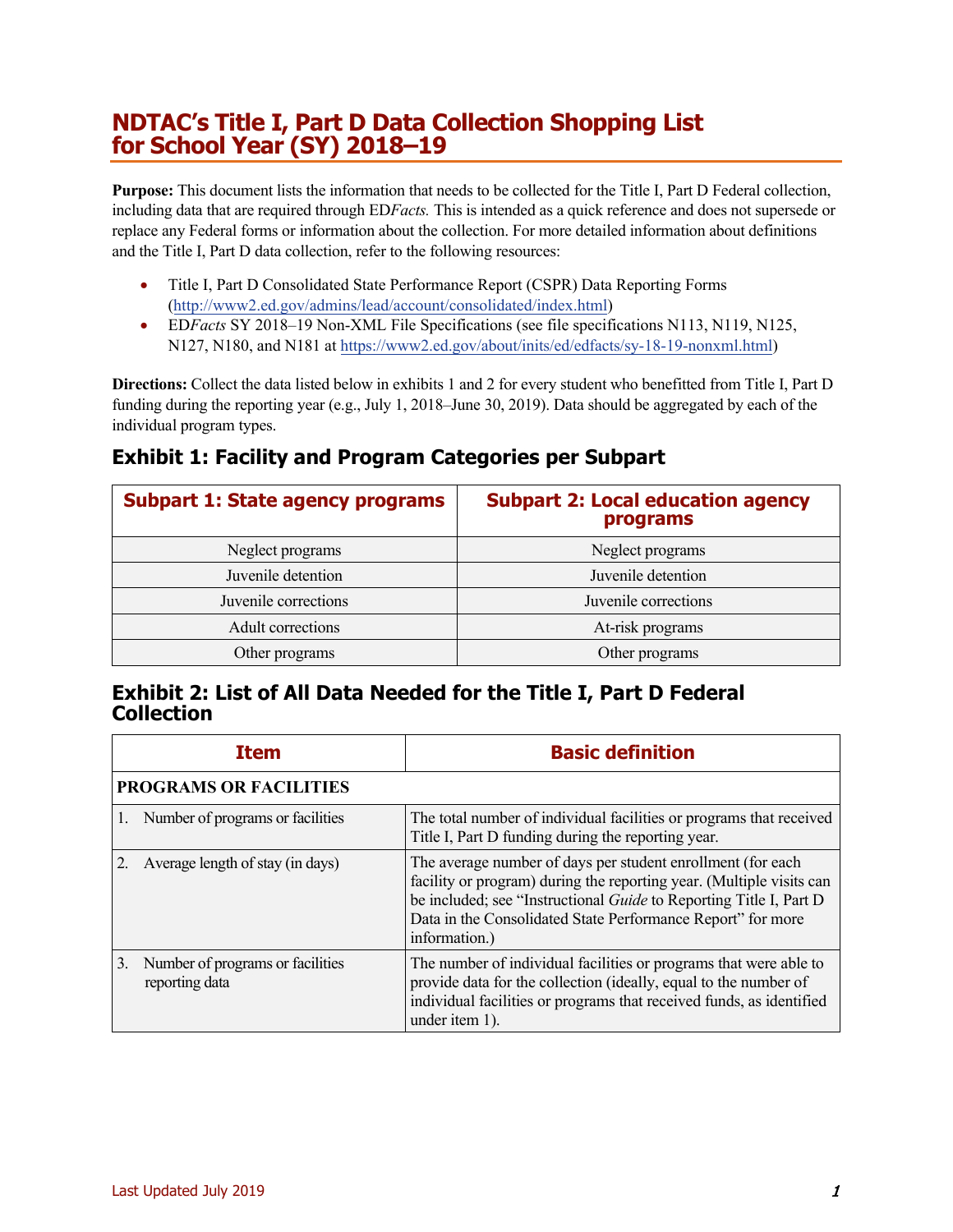|                            | <b>Item</b>                                    | <b>Basic definition</b>                                                                                                                                                                                 |
|----------------------------|------------------------------------------------|---------------------------------------------------------------------------------------------------------------------------------------------------------------------------------------------------------|
| <b>STUDENT INFORMATION</b> |                                                |                                                                                                                                                                                                         |
| 4.                         | Unduplicated count of students                 | Number of unique students who benefitted from Title I, Part D<br>funding. (Count students only once, even if they were admitted<br>to the same facility or program multiple times.)                     |
| 5.                         | Duplicated count of students <sup>1</sup>      | Number of students who benefitted from Title I, Part D<br>funding, including multiple enrollments. (Count the number of<br>admissions to a facility or program per student.)                            |
| 6.                         | Number of long-term students                   | Number of students who were enrolled in a program for 90 or<br>more consecutive calendar days.                                                                                                          |
| 7.                         | Male                                           | Number of male students.                                                                                                                                                                                |
| 8.                         | Female                                         | Number of female students.                                                                                                                                                                              |
| 9.                         | Age                                            | Number of students by individual age (3-21 years).                                                                                                                                                      |
| 10.                        | Students with disabilities                     | Number of students with disabilities, as defined by the<br>Individuals with Disabilities Education Act (IDEA), and based<br>on the reporting definitions already used by the State education<br>agency. |
| 11.                        | Limited English proficiency (LEP)<br>students  | Number of students with LEP, as identified by State definitions<br>and in coordination with Title IX of the Elementary and<br>Secondary Education Act (ESEA).                                           |
|                            | RACE/ETHNICITY <sup>2</sup>                    |                                                                                                                                                                                                         |
| <b>Ethnicity</b>           |                                                |                                                                                                                                                                                                         |
|                            | 12a. Hispanic or Latino                        | Number of students who are Hispanic/Latino of any race.                                                                                                                                                 |
|                            | 12b. Non-Hispanic or Latino <sup>3</sup>       | Number of non-Hispanic/Latino students.                                                                                                                                                                 |
| Race                       |                                                |                                                                                                                                                                                                         |
|                            | 13a. American Indian or Alaska Native          | Number of American Indian or Alaska Native students.                                                                                                                                                    |
|                            | 13b. Asian                                     | Number of Asian students.                                                                                                                                                                               |
|                            | 13c. Black or African-American                 | Number of Black or African-American students.                                                                                                                                                           |
|                            | 13d. Native Hawaiian or other Pacific Islander | Number of Native Hawaiian or Other Pacific Islander students.                                                                                                                                           |
|                            | 13e. White                                     | Number of White students.                                                                                                                                                                               |
|                            | 13f. Two or more races                         | Number of students who marked more than one race.<br>(Hispanic/Latino students are not included in this category.)                                                                                      |

<span id="page-1-0"></span><sup>&</sup>lt;sup>1</sup> The duplicated count of students is not required on the CSPR forms or for the EDFacts collection; however, NDTAC recommends collecting this item because it is beneficial for calculating the weighted average length of stay. (See the "CSPR Guide" for more information.)

<span id="page-1-1"></span><sup>&</sup>lt;sup>2</sup> As of SY 2010–11, the U.S. Department of Education has required all States to collect race/ethnicity data using a two-part question and then report the data, using the new seven-category system, instead of the former five-category system. For more information, see ED*Facts* "Guidance on Submitting Racial and Ethnic Data" [\(http://www2.ed.gov/about/inits/ed/edfacts/eden/non-xml/re-guide-v6-0.pdf\)](http://www2.ed.gov/about/inits/ed/edfacts/eden/non-xml/re-guide-v6-0.pdf).

<span id="page-1-2"></span><sup>&</sup>lt;sup>3</sup> The ethnicity category "non-Hispanic/Latino" is not required on the CSPR forms or for the ED*Facts* collection, but when collecting the race/ethnicity data through the two-part question, the data may be determined.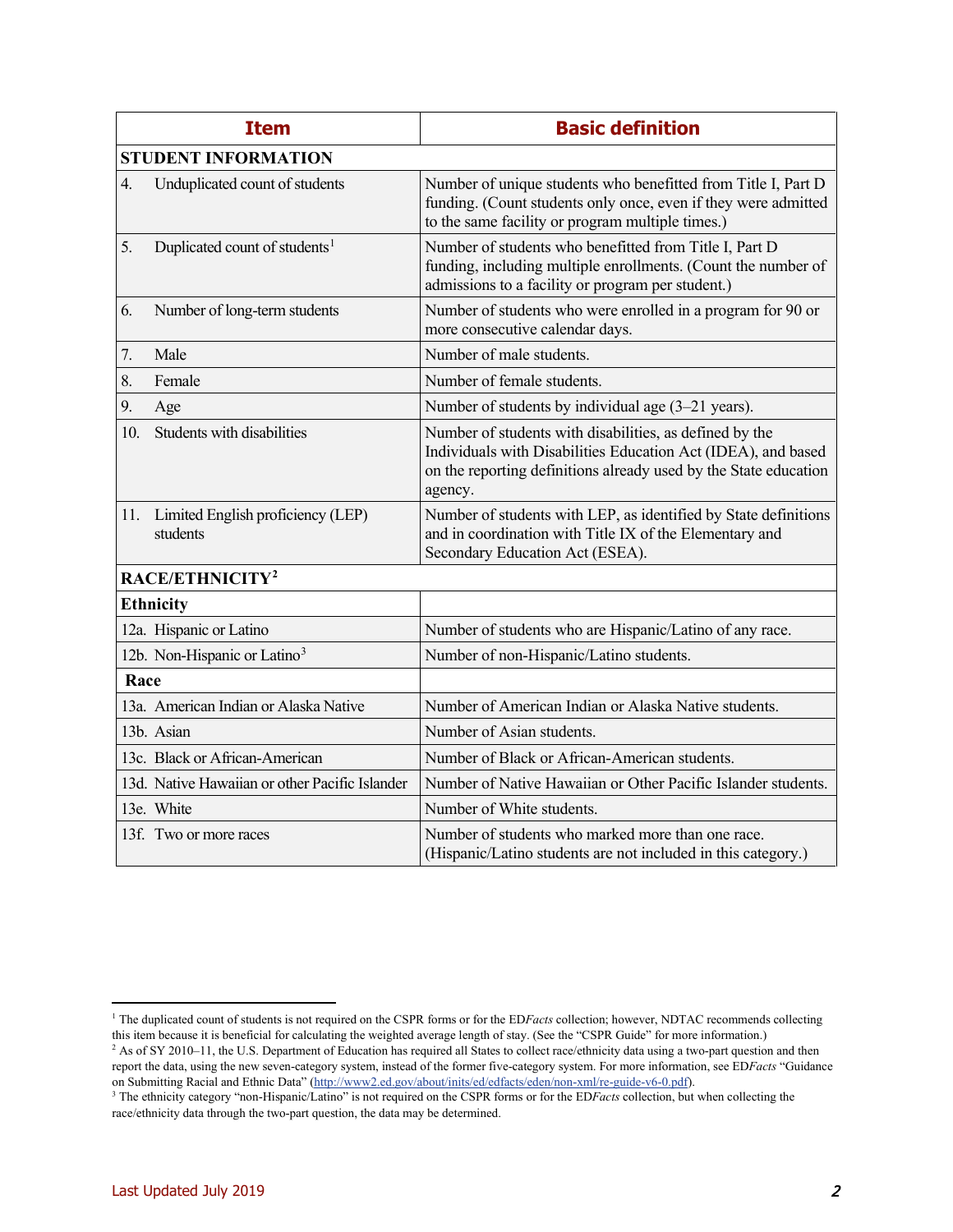|     | <b>Item</b>                                                                                                | <b>Basic definition</b>                                                                                                                                                                                                                                                                         |  |  |  |
|-----|------------------------------------------------------------------------------------------------------------|-------------------------------------------------------------------------------------------------------------------------------------------------------------------------------------------------------------------------------------------------------------------------------------------------|--|--|--|
|     | <b>TRANSITION SERVICES</b>                                                                                 |                                                                                                                                                                                                                                                                                                 |  |  |  |
|     | <b>ACADEMIC AND VOCATIONAL</b><br><b>OUTCOMES4</b>                                                         |                                                                                                                                                                                                                                                                                                 |  |  |  |
|     | In facility                                                                                                |                                                                                                                                                                                                                                                                                                 |  |  |  |
|     | 16. Number of students who earned high<br>school course credits (in facility)                              | The number of students who earned transferable high school<br>course credits while enrolled in the facility or program. In<br>locations where high school course credits are awarded by the<br>State or another program (rather than the facility or agency),<br>students still may be counted. |  |  |  |
| 17. | Number of students who enrolled in a<br>GED program (in facility)                                          | The number of students who, while in the facility or program,<br>enrolled in a program or course designed to help students earn<br>a GED. (The GED program may be run by an external<br>organization or agency.)                                                                                |  |  |  |
| 18. | Number of students who earned a GED<br>(in facility)                                                       | The number of students who earned a GED while enrolled in<br>the facility or program. In locations where a GED is awarded<br>by the State or another program (rather than the facility or<br>agency), students still may be counted.                                                            |  |  |  |
| 19. | Number of students who obtained a high<br>school diploma (in facility)                                     | The number of students who earned a high school diploma<br>while enrolled in the facility or program. In locations where a<br>high school diploma is awarded by the State or another<br>program (rather than the facility or agency), students still may<br>be counted.                         |  |  |  |
| 20. | Number of students who were accepted or<br>enrolled in postsecondary education (in<br>facility)            | The number of students who were accepted into and/or<br>enrolled in postsecondary programs while enrolled in the<br>facility or program.                                                                                                                                                        |  |  |  |
| 21. | Number of students who enrolled in job<br>training courses/programs (in facility)                          | The number of students who were enrolled in vocational/job<br>training programs or courses while enrolled in the facility or<br>program.                                                                                                                                                        |  |  |  |
| 22. | Number of students who obtained<br>employment (in facility)                                                | The number of students who received job offers while in the<br>facility or program.                                                                                                                                                                                                             |  |  |  |
|     | Up to 90 days after exit                                                                                   |                                                                                                                                                                                                                                                                                                 |  |  |  |
| 23. | Number of students who enrolled in their<br>local district schools (after facility exit, up<br>to 90 days) | The number of students who returned to or enrolled in their<br>local district schools (external to the juvenile justice system)<br>within 90 days after exit from the facility or program.                                                                                                      |  |  |  |
| 24. | Number of students who earned high<br>school course credits (after facility exit, up<br>to 90 days)        | The number of students who earned transferable high school<br>course credits any time between exit and 90 days after exit<br>from the facility or program.                                                                                                                                      |  |  |  |
| 25. | Number of students who enrolled in a<br>GED program (after facility exit, up to<br>90 days)                | The number of students who enrolled in a program or course<br>designed to help students earn a GED, any time between exit<br>and 90 days after exit from the facility or program.                                                                                                               |  |  |  |
| 26. | Number of students who earned a GED<br>(after facility exit, up to 90 days)                                | The number of students who earned a GED any time between<br>exit and 90 days after exit from the facility or program.                                                                                                                                                                           |  |  |  |

<span id="page-2-0"></span><sup>&</sup>lt;sup>4</sup> General definitions of academic and vocational outcomes are provided here. For more detailed information about when to report a student's outcome "in facility" or "90 days after exit," refer to the "CSPR Guide."